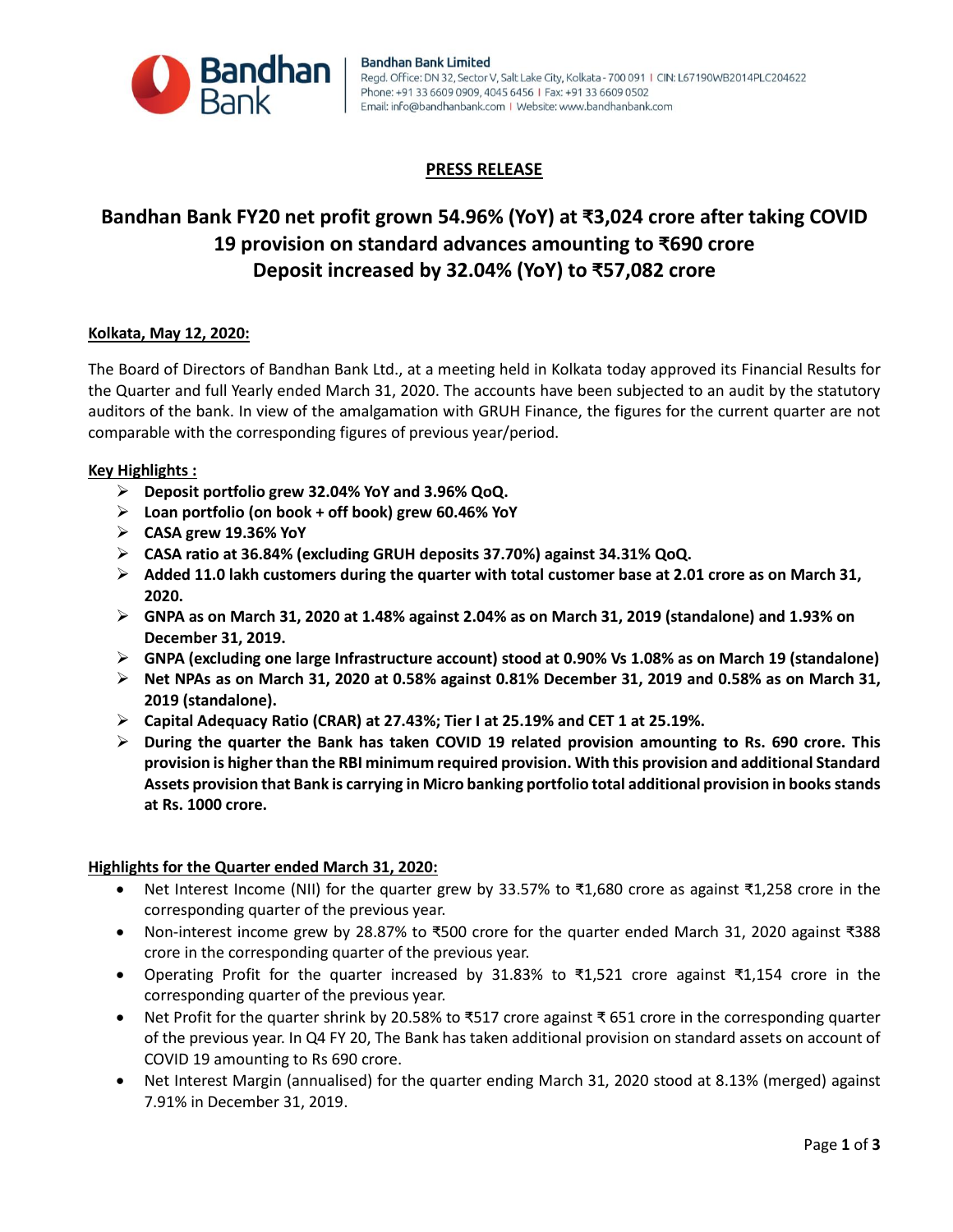

- Total Advances (on book + off book) grew by 60.46% to ₹71,846 crore as on March 31, 2020 against ₹44,776 crore as on March 31, 2019 and 9.76% QoQ against ₹65456 crore as on December 31, 2019.
- Total Deposits increased by 32.04% to ₹57,802 crore as on March 31, 2020 as compared to ₹43,232 crore as on March 31, 2019 and 3.96% QoQ against ₹54,908 crore as on December 31, 2019
- Gross NPAs as on March 31, 2020 is at ₹993 crore (1.48%) against ₹820 crore (2.04%) as on March 31, 2019 (standalone)
- Net NPAs as on March 31, 2020 is at ₹389 crore (0.58%) against ₹228 crore (0.58%) as on March 31, 2019 (standalone)

**Commenting on the performance, Mr. Chandra Shekhar Ghosh, Managing Director and CEO of Bandhan Bank said**: "Q4FY20 has been a satisfying quarter given the challenges faced during the quarter. During the quarter, the Bank has showcased the strengths of its deposit franchise with continuously growing deposits in all the segments. The Bank has made additional COVID 19 related provision on standard advances amounting to ₹690 crore. We have taken all the necessary steps to ensure safety of our customers and employees. We further endeavor to work with our employees and customers ensuring to be at the service in this critical time."

Banking outlets as on March 31, 2020, stood at 4,559. The network consists of 1018 branches, 3,346 banking units (DSC) and 195 GRUH Centers as against 986 branches and 3,014 banking units (DSC) as on March 31, 2019. Total number of ATMs stood at 485 as on March 31, 2020 against 481 as on March 31, 2019. During the year, the number of employees of the bank has gone up from 32,342 to 39,750.

|                                 | <b>Quarter</b>             |                                |           | Yearly                   |                              |          |
|---------------------------------|----------------------------|--------------------------------|-----------|--------------------------|------------------------------|----------|
| Particulars (in ₹ cror34e)      | <b>Q4 FY20</b><br>(Merged) | <b>Q4 FY19</b><br>(Standalone) | YoY%      | <b>FY 20</b><br>(Merged) | <b>FY 19</b><br>(Standalone) | YoY%     |
| Net Interest Income             | 1680                       | 1258                           | 33.57%    | 6324                     | 4495                         | 40.69%   |
| Non-Interest Income             | 500                        | 388                            | 28.87%    | 1549                     | 1063                         | 45.72%   |
| <b>Total Income</b>             | 2180                       | 1646                           | 32.46%    | 7873                     | 5558                         | 41.65%   |
| <b>Opex</b>                     | 659                        | 492                            | 33.94%    | 2427                     | 1810                         | 34.09%   |
| <b>Operating Profit</b>         | 1521                       | 1154                           | 31.83%    | 5446                     | 3748                         | 45.30%   |
| Provision<br>(Other than Taxes) | 138                        | 154                            | $-10.39%$ | 703                      | 735                          | $-4.35%$ |
| <b>COVID 19 Provision</b>       | 690                        |                                |           | 690                      | $\overline{\phantom{0}}$     |          |
| <b>PAT</b>                      | 517                        | 651                            | $-20.58%$ | 3024                     | 1952                         | 54.96%   |

### **Highlights for the Quarter/Year ended March 31, 2020:**